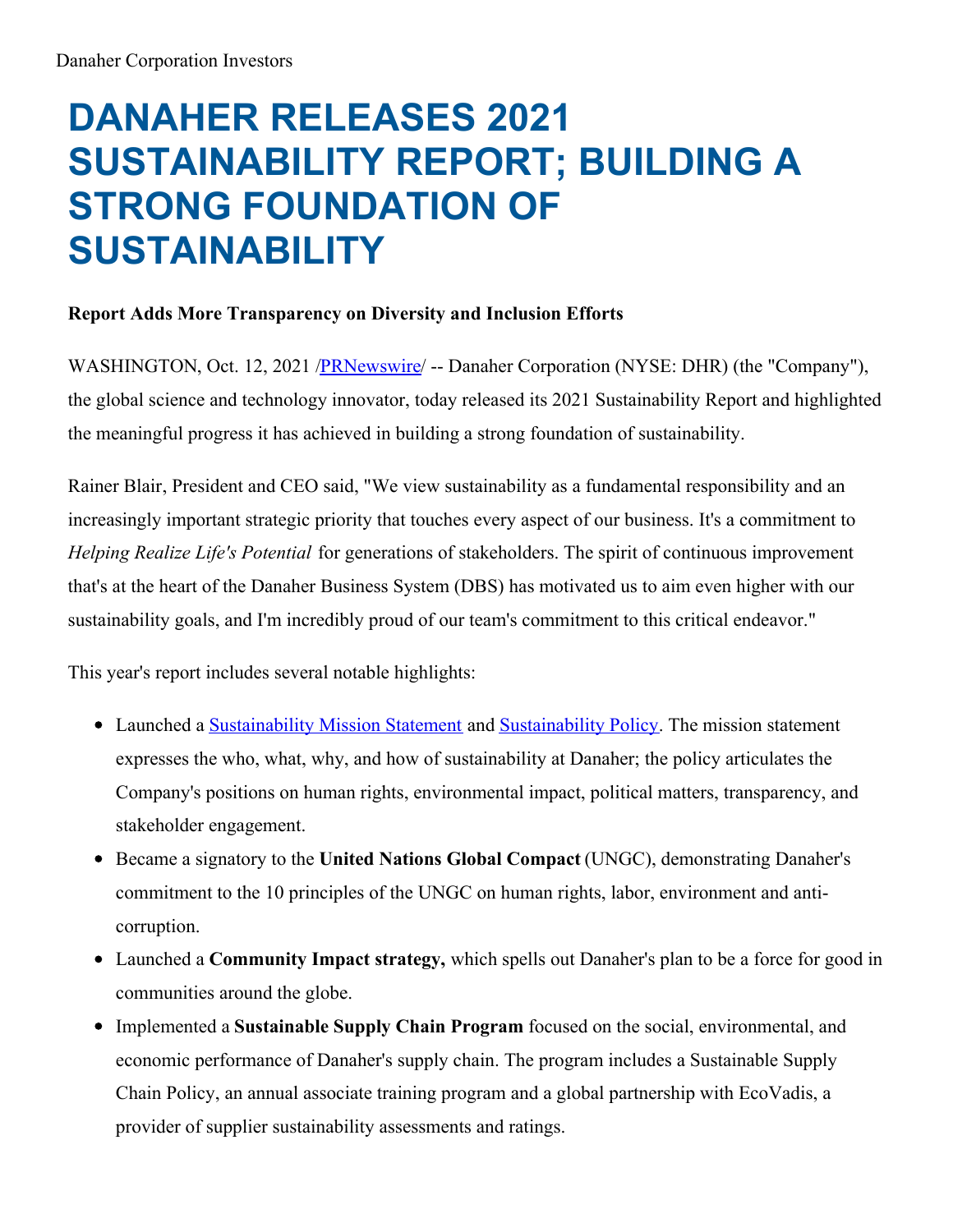As Danaher builds a strong foundation, the Company continues to make a measurable impact across its three sustainability pillars: Innovation, People, and Environment.

# **Innovation Pillar:**

- Armed with the **DBS Innovation Engine**, Danaher is developing world-changing innovations to help solve customers' most complex challenges.
- Danaher established a Chief Science Officer role and formed a Scientific Advisory Board, comprised of two Nobel Laureates and other preeminent scientists, to support the Company's innovation strategy.

# **People Pillar:**

- Building on the progress Danaher achieved in improving its workforce diversity, the Company increased its 2025 representation goal for U.S. People of Color to 38% from 35%.
- Danaher achieved base pay equity for women and racial/ethnic minorities in the U.S.
- The 2021 Sustainability Report discloses for the first time racial/ethnic demographic data for Danaher's U.S. associates across career levels. The Company also made publicly available its most recently filed U.S. Federal Employer Consolidated EEO-1 Report Employment Data.

#### **Environment Pillar**:

- Against five-year, 15% reduction targets, in 2020 Danaher reduced total energy use by 9%; reduced scope 1 and 2 greenhouse gas emissions by 7.5%; and reduced the percentage of nonhazardous/non-regulated waste sent to landfill or incineration by 6.1%.
- Danaher's businesses continue to deploy the DBS Energy Management Toolkit and DBS Waste Minimization Toolkit in pursuit of these goals, leveraging the power of DBS to drive energy management and waste reduction.

Blair concluded: "With DBS as our driving force, we have made measurable progress across our three sustainability pillars. And we believe that the combination of our innovative portfolio, dedicated team and deeply ingrained commitment to continuous improvement create tremendous opportunities for us to positively impact the world around us for generations of stakeholders."

#### **ABOUT DANAHER**

Danaher is a global science and technology innovator committed to helping its customers solve complex challenges and improving quality of life around the world. Its family of world class brands has leadership